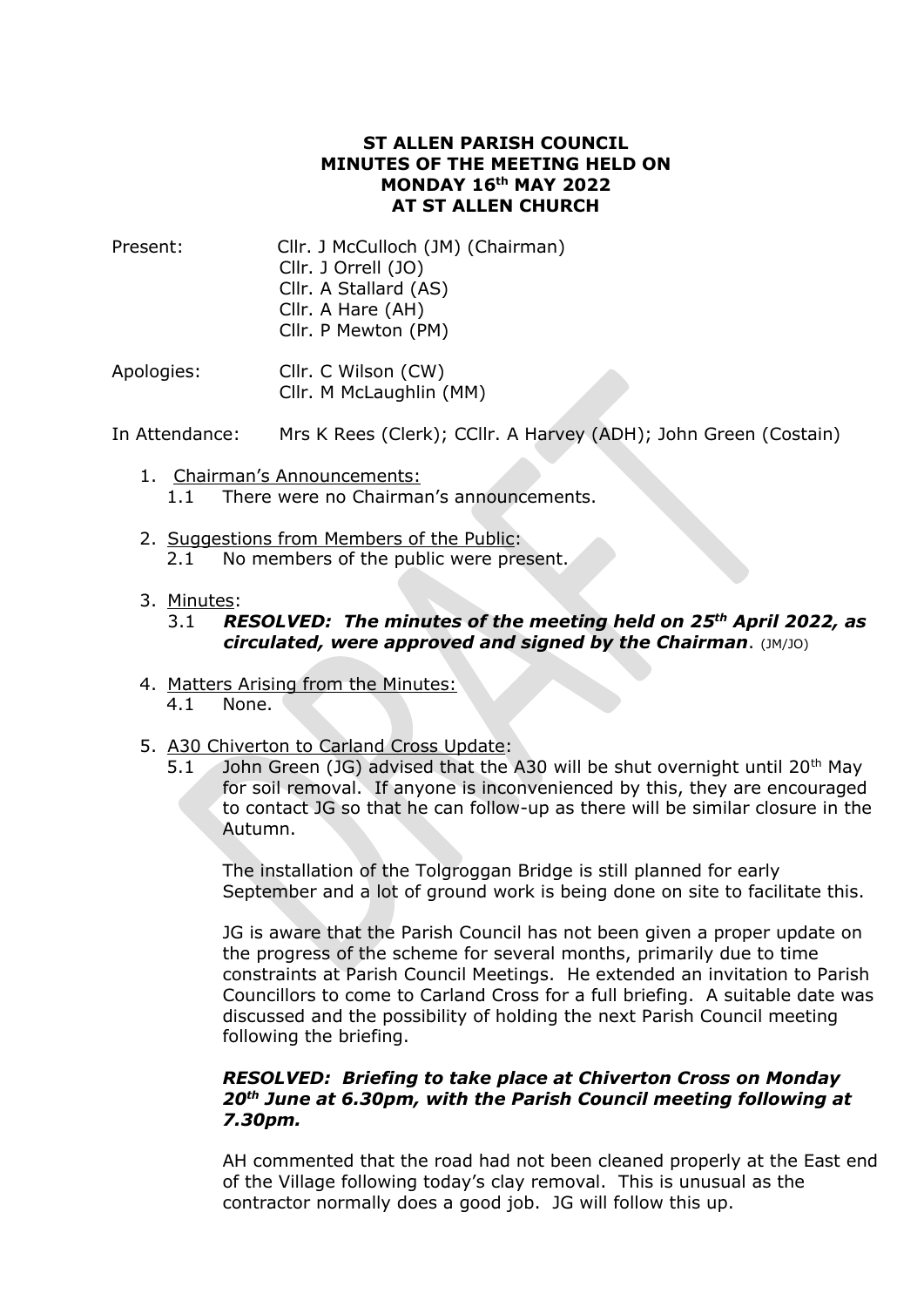JG advised that hydroblasting will take place tonight at Chy-Bucca. This should be completed by 10.00pm.

JG left the meeting following his briefing.

# 6. Police Matters:

6.1 None.

- 7. Cornwall Councillor Report:
	- 7.1 ADH advised that Cornwall Council is hoping to resurrect the Saints Trail project. Alternative routes are not being considered, apart from at Trewerry Mill. Details of an independent investigation into the project had been muted in the press but ADH knows nothing about this.

#### 8. Planning:

8.1 Applications:

| PA22/04285       | Demolition of single-storey, single skin  | It was discussed that the   |
|------------------|-------------------------------------------|-----------------------------|
|                  |                                           |                             |
| (1 The Cottages) | section of existing building &            | proposed balcony does       |
|                  | construction of two-storey extension      | not impact the              |
|                  | with $1st$ floor balcony & alterations to | neighbouring property.      |
|                  | existing parking                          | <b>SUPPORT</b> (P/S: AH/AS) |

## 8.2 Decisions: None.

## 9. Playing Field:

9.1 Grant Application for Funding for the Footpath around the Playing Field: AS is working on the lottery application. This is a very detailed form and once completed, he will circulate to Councillors for comment. The application needs to be submitted by the end of July.

#### 9.2 Playing Field Tree Report:

The Clerk had circulated the report by Colin Hawke. The report states that the trees are not tall enough for the roots to cause damage to the proposed footpath providing that the path is 5m away from the cherry trees. It may be necessary to move the footpath pitch to facilitate the correct distance between the trees and the path but this will shorten the path and make it cheaper.

There are several dead elm trees in the top right-hand corner which need to be removed. The trees are the joint responsibility of the Parish Council and the neighbouring property. The owner of this property is agreeable to the trees being removed.

## *RESOLVED: Leave trees for a month to ascertain which trees are dead and which are alive. JM to approach contractor to get a quote for the work & ask them to liaise with neighbour as to their portion of the cost.*

There is another dead elm tree on the left hand side which JM will deal with and a horse chestnut which will be dealt with in the Autumn.

The report states that is not necessary to have an annual formal inspection.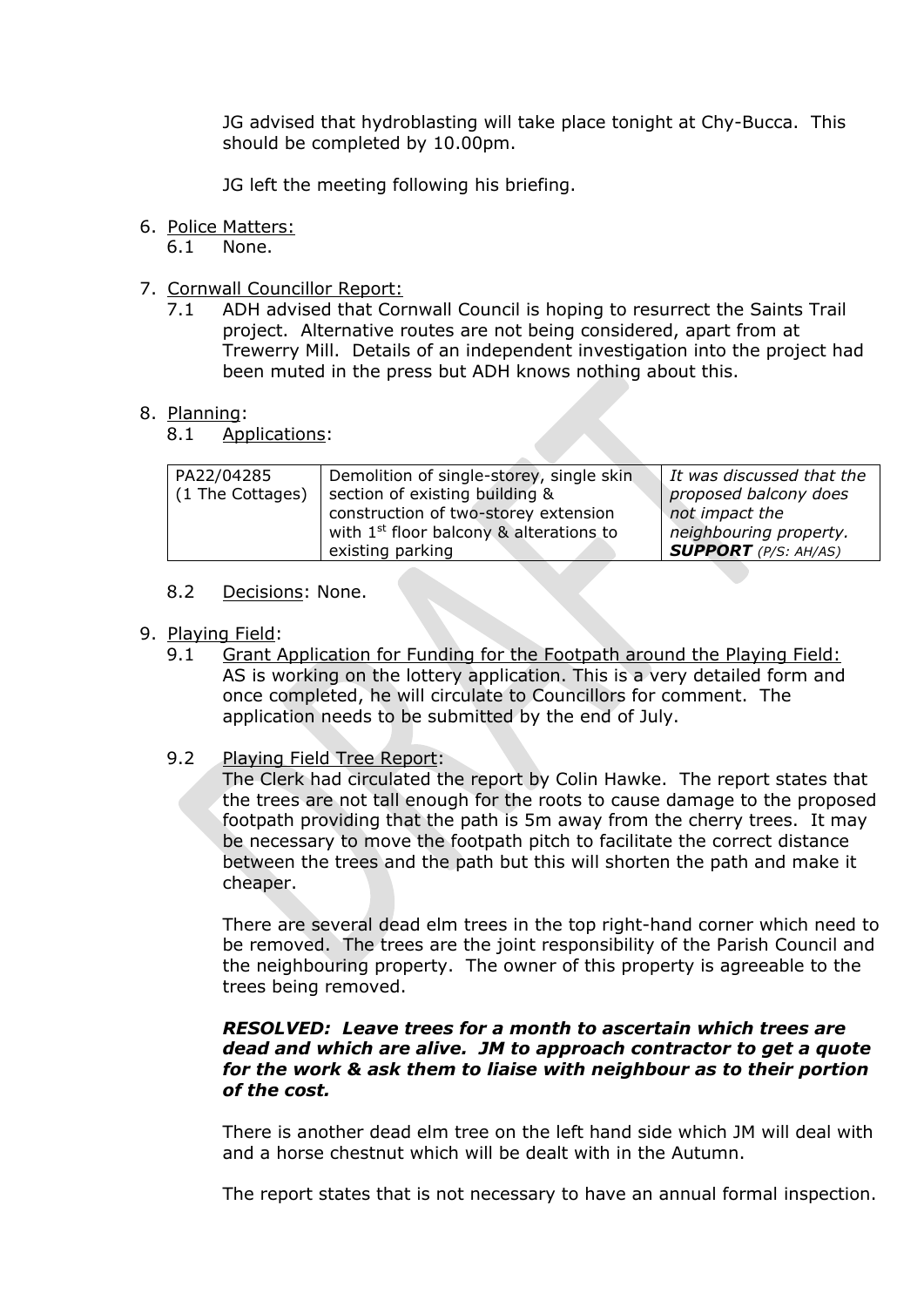9.3 ROSPA Play Inspection:

The annual ROSPA Report has been completed and circulated. JM has cleared the bird mess of the play equipment and trimmed the overgrowth.

The frame of the zipwire is rusting and needs rubbing down and repainting. The zip wire also needs surfacing.

The 'No Dogs Allowed' signage needs replacing.

# *RESOLVED: JM to get quote from the contractor who refurbished the fingerposts for the frame of the zipwire. Clerk to ask South West Play to service the zipwire and get a quote for a new 'No Dogs Allowed' sign*.

- 10. Highway Issues:
	- 10.1 Installation of a Speed Visor: Agenda item next month when MM in attendance.
- 11. Arrangements for the Platinum Jubilee:
	- 11.1 JM advised that the proposed site of the beacon is not suitable due to the unfinished gas line. Therefore, the beacon will now be placed at Boswelleck Farm. The PC continues to work with the ZVCA on the arrangements for the Party in the Park on  $6<sup>th</sup>$  June.
- 12. Fingerpost at Trenerry:
	- 12.1 CW not in attendance. Agenda item next month.
- 13.Matters to Report Concerning Rights of Way/Paths/Stiles/Maintenance:
	- 13.1 Footpath Contract 2022/23:

The Clerk advised that the tenders have been sent out. A deadline for responses has been given of  $17<sup>th</sup>$  June so that the matter can be discussed at the next meeting.

PM expressed support for more sympathetic strimming.

- 14. Correspondence:
	- 14.1 The Clerk read out an email from a Local Resident expressing dissatisfaction at the premature cutting of Zelah Verges. JM had sent a response advising that the verges had been cut in error.
	- 14.2 Notification had been received that the Perranzabuloe Neighbourhood Plan had reached Regulation 14 stage.

# 15. Finance: To Approve Spending, Accounts & Monthly Payment's 16.1

**Receipts:** £ 7339.00

#### **Payments to be made in May 2022**

| Date            | Chg No.   Payee |              | <b>Details</b>      | Amount |
|-----------------|-----------------|--------------|---------------------|--------|
| 16/05/22 101559 |                 | J Mrs K Rees | Clerk's Wages (net) | 220.00 |